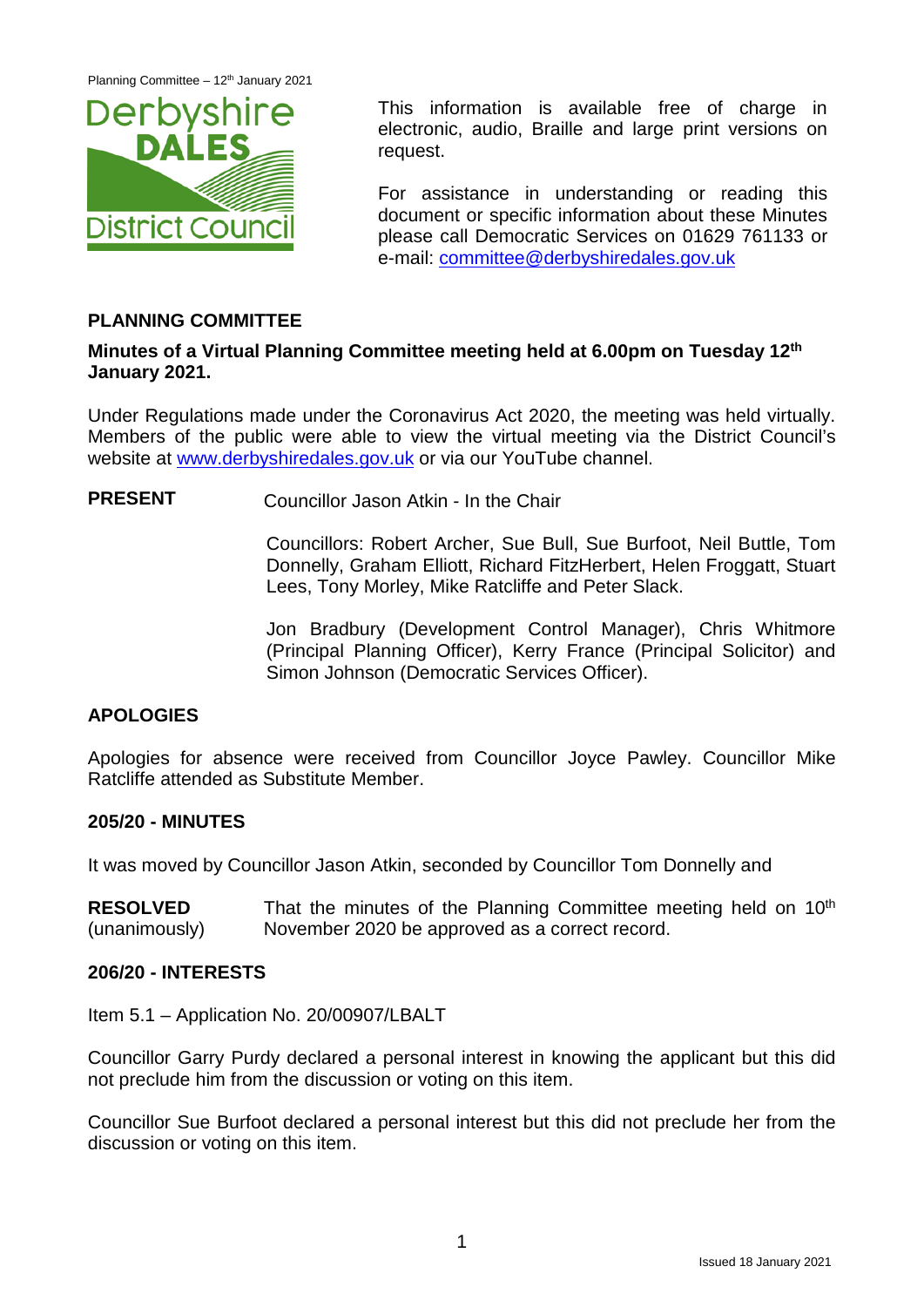Planning Committee - 12<sup>th</sup> January 2021

Item 5.2 – Application No. 20/00980/ADV

Councillor Stuart Lees declared a pecuniary interest and did not participate in the discussion or voting on this item.

#### **207/20 - APPLICATION NO. 20/00907/LBALT (Presentation) INSTALLATION OF SOLAR PANELS ON SOUTH FACING ROOF SLOPE AT SOUTH BARN, HURDS HOLLOW, MATLOCK, DERBYSHIRE DE4 3JZ.**

The Development Control Manager gave an online presentation showing details of the application and photographs of the site and surroundings.

In accordance with the procedure for public participation, Councillors Martin Burfoot and Steve Wain (as Ward Members), Ms Laura Stevens (local Matlock resident) and Mr John Taylor (applicant) spoke in favour of the application.

Further in line with the Council's procedure for direct public participation, representations received from the public, in accordance with the criteria set out in the agenda, were published on the District Council website together with Officer responses and are set out below:

Consultation responses were set out in section 5 of the report.

## **1. PHOTOGRAPHS HAVE BEEN SUBMITTED BY THE APPLICANT IN SUPPORT OF APPLICATION 20/00907/LBALT**

#### **Officer Comments:**

A further submission of photographs (published separately) were received from the Applicant and Officers requested that these be noted and considered.

## **2. THE FOLLOWING COMMENTS FROM DERBYSHIRE DALES CLIMATE HUB RE: APPLICATION 20/00907/LBALT HAVE BEEN RECEIVED.**

We write regarding the application concerning the erection of 22 Solar Panels on the Grade II listed, South Barn at Hurds Hollow in Matlock (reference is 20/00907/LBALT). The planning officer has recommended refusal of this application, and we object to this decision.

The conservation officer report makes it abundantly clear that the "installation of the array would not constitute a substantial harm to the heritage asset". According to the National Planning Policy Framework (NPPF) any proposal which leads to less than substantial harm, should be "weighed against the public benefits" of the proposal. However, the planning officer considers the proposal to offer little in the way of public benefit, without providing any substantive evidence. His opinion can be challenged for failing to address the wider public benefits which underpin this planning proposal. These include:

1. A failure to consider Paragraph 148 of the NPPF. This states that tackling climate change is central to the economic, social, and environmental dimensions of sustainable development. The NPPF (in paragraph 149 and accompanying footnote 48) expects Local Planning Authorities to adopt proactive strategies to mitigate and adapt to climate change,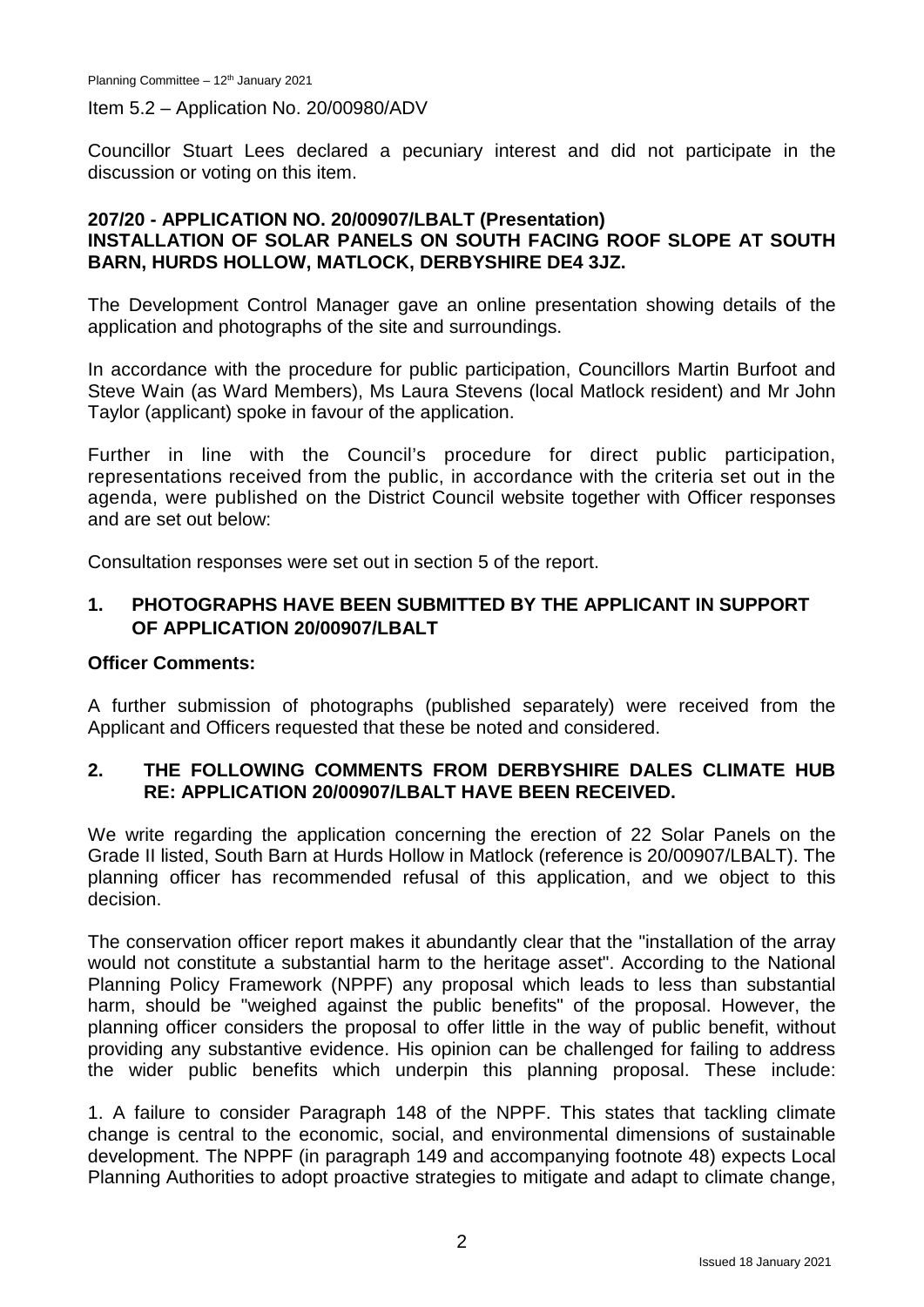in line with the Climate Change Act 2008 and Section 19 of the 2004 Planning and Compulsory Purchase Act.

2. A failure to take account of the Council's own Climate Emergency Declaration made nearly 2 years ago. This signifies a total lack of policy coherence across the operations for which the Council has a responsibility.

3. Makes no reference to the principles set out in the "Vision Derbyshire" Project, which is supported by Paul Wilson, the Chief Executive of Derbyshire Dales District Council. The project proposals include "exceeding local and national climate change targets and doing more, faster"

4. The Council is already taking the lead in promoting wider adoption of climate mitigation actions like: Home insulation, Air source heat pumps and Solar PV to reduce carbon dioxide and crucially to support the enhancement of air quality and associated levels of health in the community. It is also promoting local green businesses and appropriate supply chains. This refusal for the installation of Solar PV directly conflicts with these Council initiatives.

## **Officer Comments:**

Officers request that these comments be noted/considered. As set out in the Officer's report, the panels are to be fixed to the roof of a designated heritage asset. When considering the impact of a proposed development on the significance of a designated heritage asset, great weight should be given to the asset's conservation (and the more important the asset, the greater the weight should be). This is irrespective of whether any potential harm amounts to substantial harm, total loss or less than substantial harm to its significance. Paragraph 196 of the National Planning Policy Framework (2020) states that "Where a development proposal will lead to less than substantial harm to the significance of a designated heritage asset, this harm should be weighed against the public benefits of the proposal including, where appropriate, securing its optimum viable use.

The adverse impact on the special character and appearance of this listed building of a large array of solar panels to the primary roof slope is, whilst less than substantial, is not considered to be outweighed by the public benefit to be derived from the installation of a private renewable energy source in this case.

## **3. THE FOLLOWING COMMENTS FROM MS. W BULLAR, A RESIDENT OF HIGH STREET, BONSALL RE: APPLICATION 20/00907/LBALT HAVE BEEN RECEIVED.**

I am writing with regard to the application concerning the Grade II listed, South Barn at Hurds Hollow in Matlock. This requests permission to install solar panels on the south facing slope of the roof. Having read the conservation report, I understand that the Officer considers that the "installation of the array would not constitute a substantial harm to the heritage asset". According to the National Planning Policy Framework (NPPF) if a proposal leads to less than substantial harm, the lesser harm should be weighed against the public benefits of the proposal. In this instance the planning officer has determined that the application should be declined because notwithstanding 'it's less than substantial harm', he considers the proposal to offer little in the way of public benefit. I believe this stance fails to recognise a broader perspective concerning public benefits.

I would contend that this appraisal should, itself be balanced against a highly significant section of the NPPF (2019 revisions, section 2) which states that 'The purpose of the planning system is to contribute to the achievement of sustainable development'.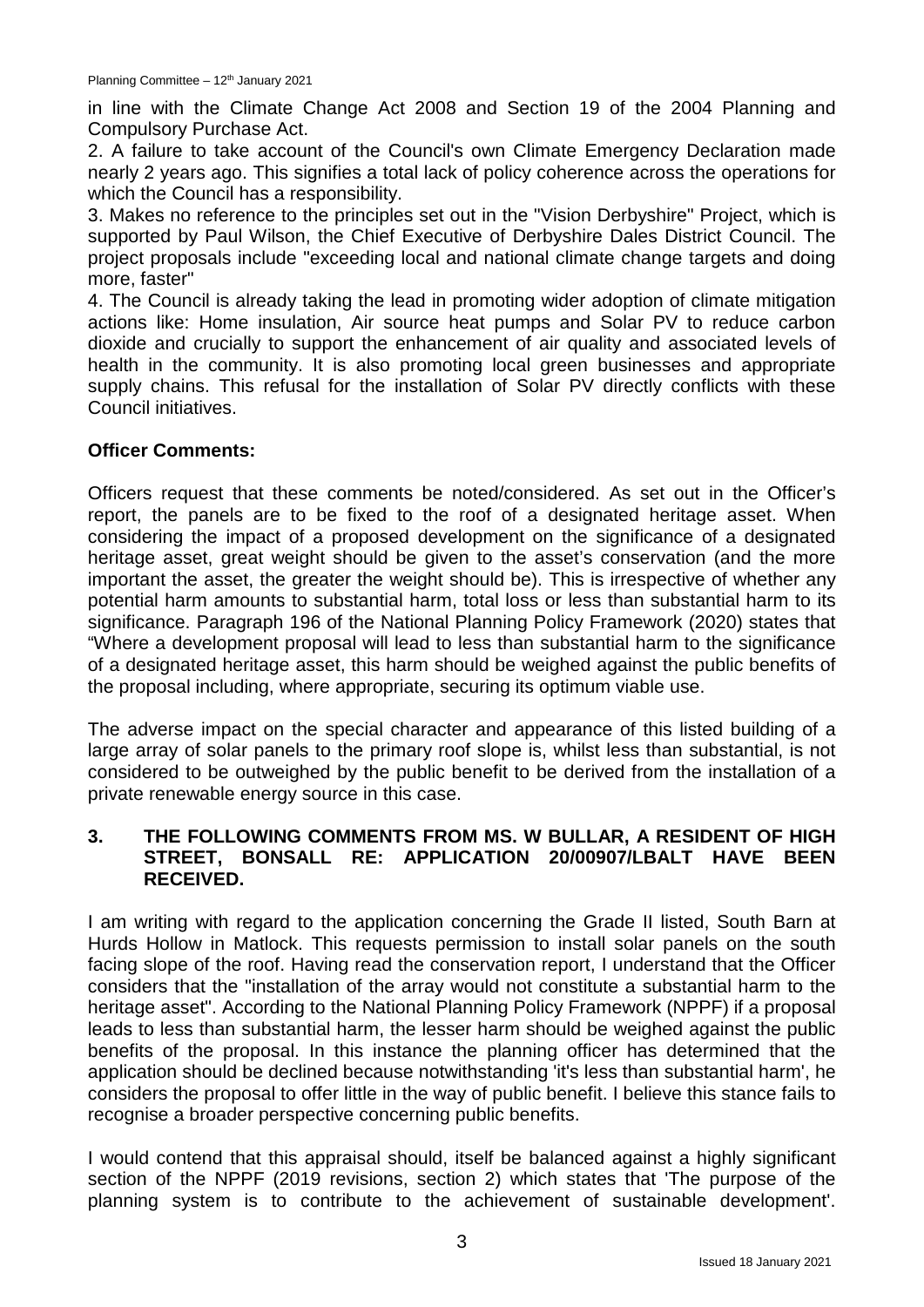Planning Committee - 12<sup>th</sup> January 2021

Fundamental to this objective is the premise that in decision making there should be a presumption in favour of sustainable development. This has been described as the golden thread running through both plan-making and decision-taking. For decision making the presumption means approving applications that accord with the plan without delay and granting permission unless adverse impacts would demonstrably outweigh benefits when assessed against the NPPF. From my untutored understanding, the NPPF is drafted to be consistent with all relevant national policies and international obligations. In 2016 the UK Parliament signed up to the United Nations Framework Convention on Climate Change (the Paris Agreement) and in 2019 the UK was first in the world to declare a climate emergency. These and other statutory requirements are all interwoven within the NPPF where 'sustainability' is an essential component.

In considering the South Barn application the term 'sustainability' can be strongly evidenced in various merits of the proposal. Given planning permission this project could truly demonstrate the 'S' factor by:

- further developing a prosperous local green economy. Planning policies should support sustainable economic growth in rural areas in order to create jobs and prosperity by taking a positive approach to sustainable initiatives.

- reducing carbon emissions (indirect and direct) from the production and use of electricity and / or gas to power/heat the home

- providing an exemplar for others to follow, showing the technology to be worthwhile and acceptable

- demonstrating the authority's determination and proactive support for the District's net zero target

- enabling a heritage asset to display a non-damaging green technology

Additionally, and importantly the planner's report merely states 'decline' it does not demonstrate or offer clear reasoning why the lesser harm outweighs the public benefits of this proposal. Furthermore, the home occupier agrees to remove the installation when the system falls out of use and to complete any restoration needed.

Finally, I would like to take this opportunity to comment on the Council's Climate Emergency Declaration. It is disappointing that 18 months on from that unanimous vote, the principle of sustainability is far from being embedded across all council services, policies and activities. The District Council and the community have a veritable mountain to climb in terms of reducing our collective carbon emissions and so to avert climate catastrophe. I do appreciate that an Action Plan is near implementation but we urgently need the authority to become an authentic and committed exemplar of sustainable practices, to accept its leadership role in all aspects of its work.

#### **Officer Comments:**

Officers request that these comments be noted/considered. As set out in the Officer's report, the panels are to be fixed to the roof of a designated heritage asset. When considering the impact of a proposed development on the significance of a designated heritage asset, great weight should be given to the asset's conservation (and the more important the asset, the greater the weight should be). This is irrespective of whether any potential harm amounts to substantial harm, total loss or less than substantial harm to its significance. Paragraph 196 of the National Planning Policy Framework (2020) states that "Where a development proposal will lead to less than substantial harm to the significance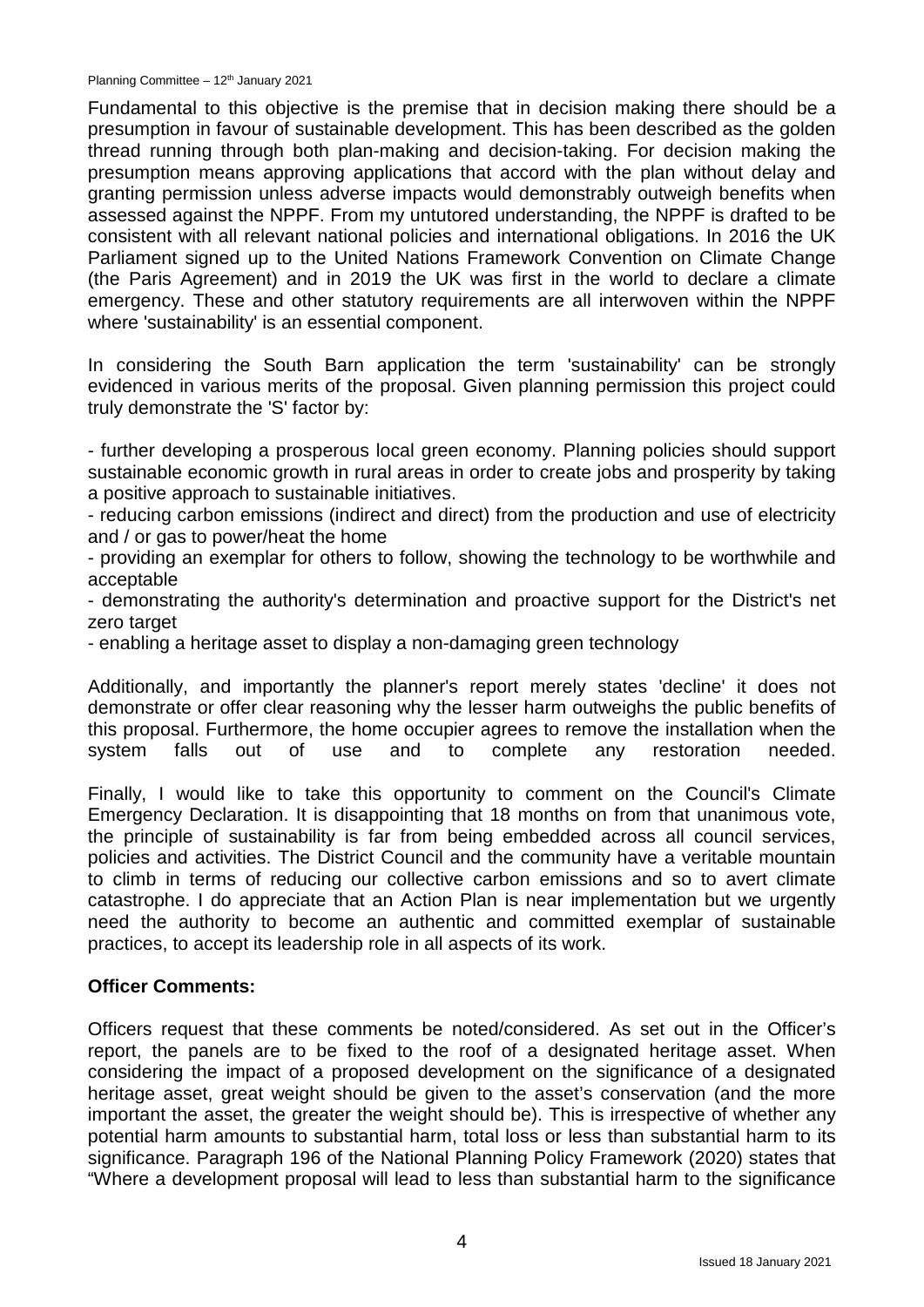of a designated heritage asset, this harm should be weighed against the public benefits of the proposal including, where appropriate, securing its optimum viable use.

The adverse impact on the special character and appearance of this listed building of a large array of solar panels to the primary roof slope is, whilst less than substantial, is not considered to be outweighed by the public benefit to be derived from the installation of a private renewable energy source in this case.

## **4. IN ADDITION TO THE ABOVE THE FOLLOWING COMMENTS ADDRESSED TO CLLRS PURDY AND PAWLEY HAVE BEEN RECEIVED.**

We are writing as residents of Matlock Bath who were very pleased Derbyshire Dales District Council and Matlock Town Council (as well as Matlock Bath Parish Council) declared a climate emergency in 2019, committing to consider climate change and carbon reduction as urgent factors in its decisions and policy, in the interests of living and future generations.

We are residents who also very much appreciate the special nature of our built environment here, and the industrial archaeology and social history evident all around us, such as in the farm buildings that are subject of the planning application.

We note there is no objection submitted by a member of the public to the application. We are writing to object to the recommendation to refuse it.

We note that the officer recommending refusal says the listing of the outbuildings states and acknowledges that they are functionally related to the farmhouse, and form the most important element of its setting. They contribute to an understanding of the function of the building group.

The proposed solar PV panels will be visible within these views and will, therefore, have an impact on the setting and context of the historic grouping. This will constitute some harm to the setting & context of the building/grouping. It is considered that the installation of the array, as proposed, would not constitute substantial harm to the designated heritage asset.

And, in this regard, we note the NPPF directs that where a proposal would lead to less than substantial harm, that harm should be weighed against the public benefits of the proposal.

The public benefits of the proposal would be in reduction in carbon equivalent emissions from heating the building, probably by over half, and also in the example set of a successful installation which could encourage others to follow. As members of the public, in our view these advantages outweigh buildings conservation disadvantages, which can be mitigated by providing some form of explanation of both the heritage and rationale for PV panels. We are far more pleased at the initiative of the owners in seeking to reduce the carbon footprint of heating their traditional building, famously difficult locally with our legacy of stone housebuilding, with reasonable efforts to make this inconspicuous, than we are troubled by the small compromise on its physical look. We hope PV panels will shortly be a familiar and widespread successful contribution to Derbyshire Dales District Council and Matlock Town Council planning and policy efforts to reduce our collective carbon footprint here.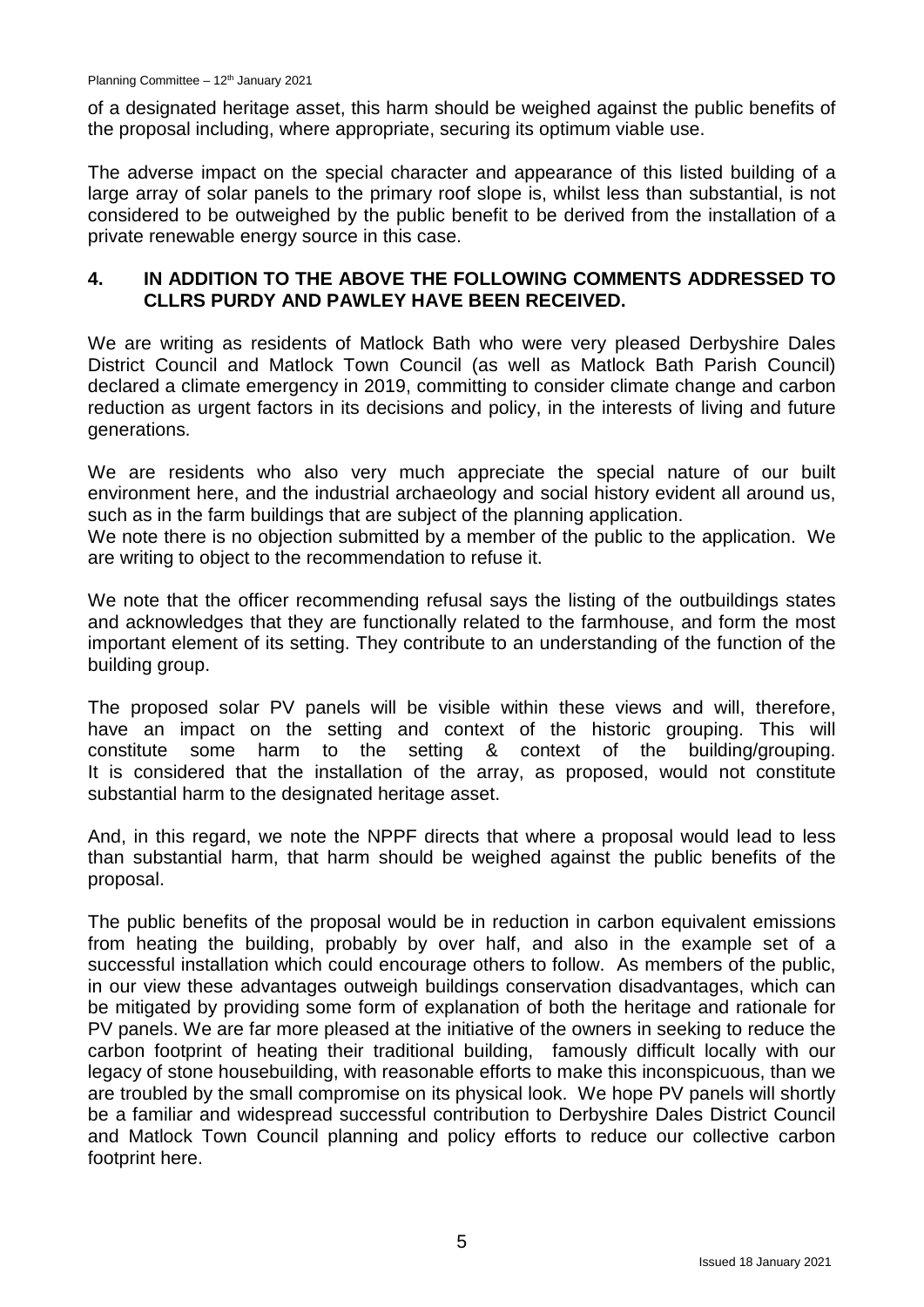It is therefore obvious to us that councillors should not follow the officer's recommendation to refuse the application, as this will breach Matlock Town Council and Derbyshire Dales District Council Climate Emergency Declarations in 2019, and plans underway to fulfil them. (Indeed we are surprised and disappointed at the officer's conclusions in the present context, and hope there will be work within the councils and in professional bodies to encourage timely integration of good practice in the climate emergency in their officers.)

It was moved by Councillor Garry Purdy, seconded by Councillor Neil Buttle and

- **RESOLVED** That planning permission be granted subject to the following conditions:
	- 1. That the solar panels permission to remain on the roof be limited to a 30 year period from installation.
	- 2. That the form of installation and style of solar panel be agreed in consultation with the Development Control Manager.
	- 3. That the number of solar panels is limited to 22.

#### **Reason:**

The proposed harm to the significance of the heritage asset, caused by the installation of the solar panels, was considered to be at the lower end of less than substantial harm and that harm was considered to be outweighed by the public benefit derived from the renewable energy that will be generated.

**Voting:** In accordance with **Rule of Procedure 19d**, a recorded vote was requested and proposed by Councillor Sue Burfoot, seconded by Councillor Richard FitzHerbert and

**For**

11

**Councillors:** Robert Archer, Sue Bull, Sue Burfoot, Neil Buttle, Tom Donnelly, Graham Elliott, Richard FitzHerbert, Stuart Lees, Garry Purdy, Mike Ratcliffe and Peter Slack.

- **Against** 2 **Councillors:** Jason Atkin and Tony Morley.
- **Abstentions**  $\Omega$ **Councillors:**

The Chairman declared the motion CARRIED.

#### **208/20 - APPLICATION NO. 20/00980/ADV (Presentation)**

**RETENTION OF VINTAGE CRANE ADVERTISEMENT AND SIGNAGE ON STORAGE BUILDING AT STEVE FOSTER CRANE HIRE, DERBY ROAD, DOVERIDGE, DERBYSHIRE DE6 5JU.**

The Principal Planning Officer gave an online presentation showing details of the application and photographs of the site and surroundings.

In accordance with the procedure for public participation, Councillor Jacqueline Allison (as Ward Member) made comment on the application.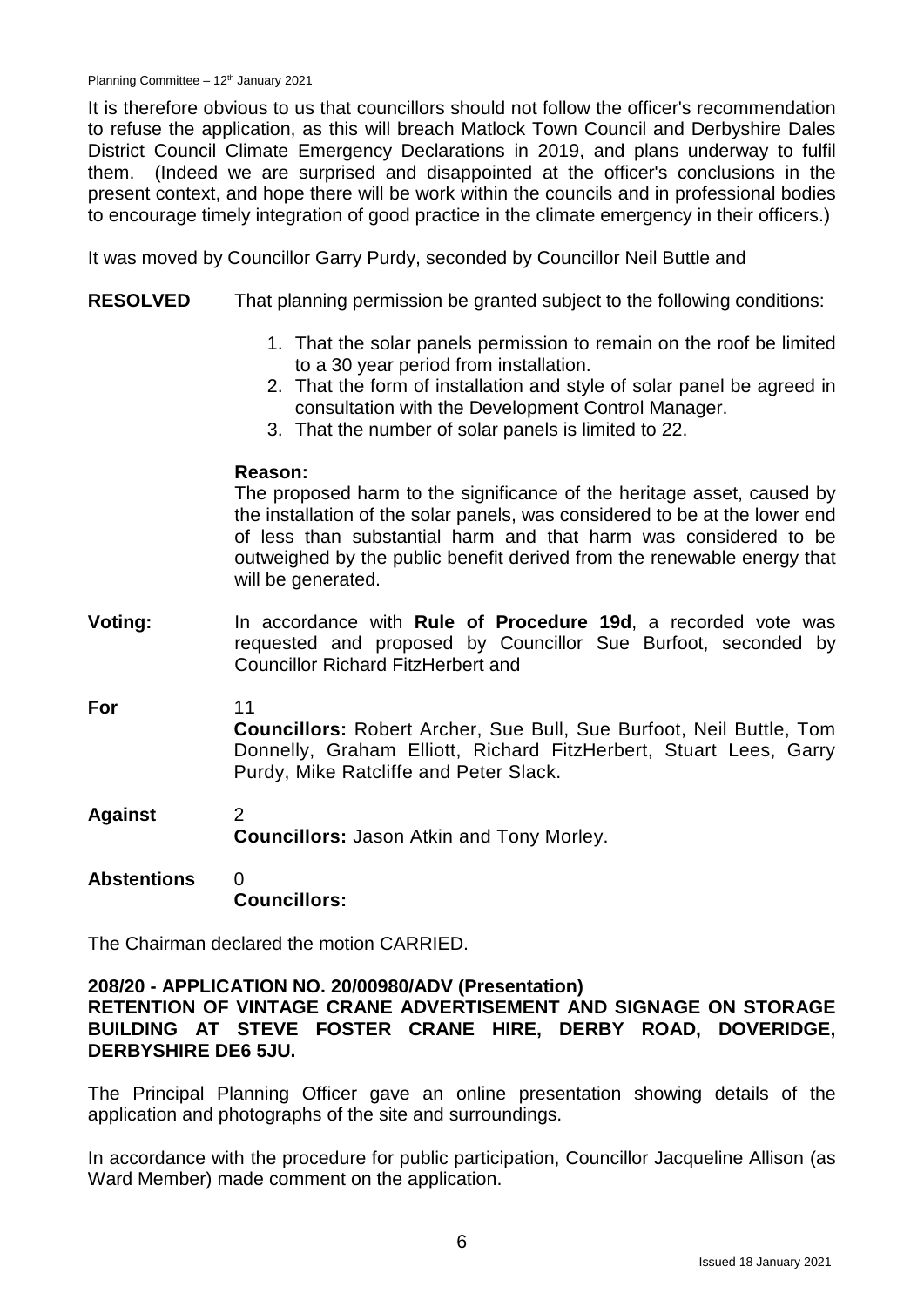Further in line with the Council's procedure for direct public participation, representations received from the public, in accordance with the criteria set out in the agenda, were published on the District Council website together with Officer responses and are set out below:

No consultation responses were received, as stated in section 5 of the report.

# **1. THE FOLLOWING COMMENTS FROM KATE CALVIN OF WATERPARK HOUSE, 31 HIGH STREET, DOVERIDGE HAVE BEEN RECEIVED**

Please find below the link to the petition we have created to support retaining the vintage crane in Doveridge (case number 20/00980/ADV). It has received huge support from our residents.

<https://www.change.org/p/derbyshire-dales-district-council-keep-the-crane>

#### **Officer Comments:**

The Local Planning Authority acknowledged that a total of 835 comments had been made at the time of checking the petition  $(11:45am)$  on the  $11<sup>th</sup>$  January 2021). The comments expressed are broadly in line with comments received as part of the formal consultation processes, as set out in Section 6 of the Officers Planning Committee report.

Officers recommend that the comments of the local residents are noted.

It was moved by Councillor Peter Slack, seconded by Councillor Robert Archer and

**RESOLVED** That planning permission be refused for the reason stated in the report.

**Voting:**

| For                | 10 |
|--------------------|----|
| <b>Against</b>     | 2  |
| <b>Abstentions</b> | 0  |

The Chairman declared the motion CARRIED.

## **209/20 - INFORMATION ON ACTIVE AND CLOSED ENFORCEMENT INVESTIGATIONS**

It was moved by Councillor Jason Atkin seconded by Councillor Tom Donnelly and

#### **RESOLVED** That the report be noted.

(unanimously)

# **210/20 - APPEALS PROGRESS REPORT**

It was moved by Councillor Jason Atkin seconded by Councillor Tom Donnelly and

**RESOLVED** That the report be noted.

(unanimously)